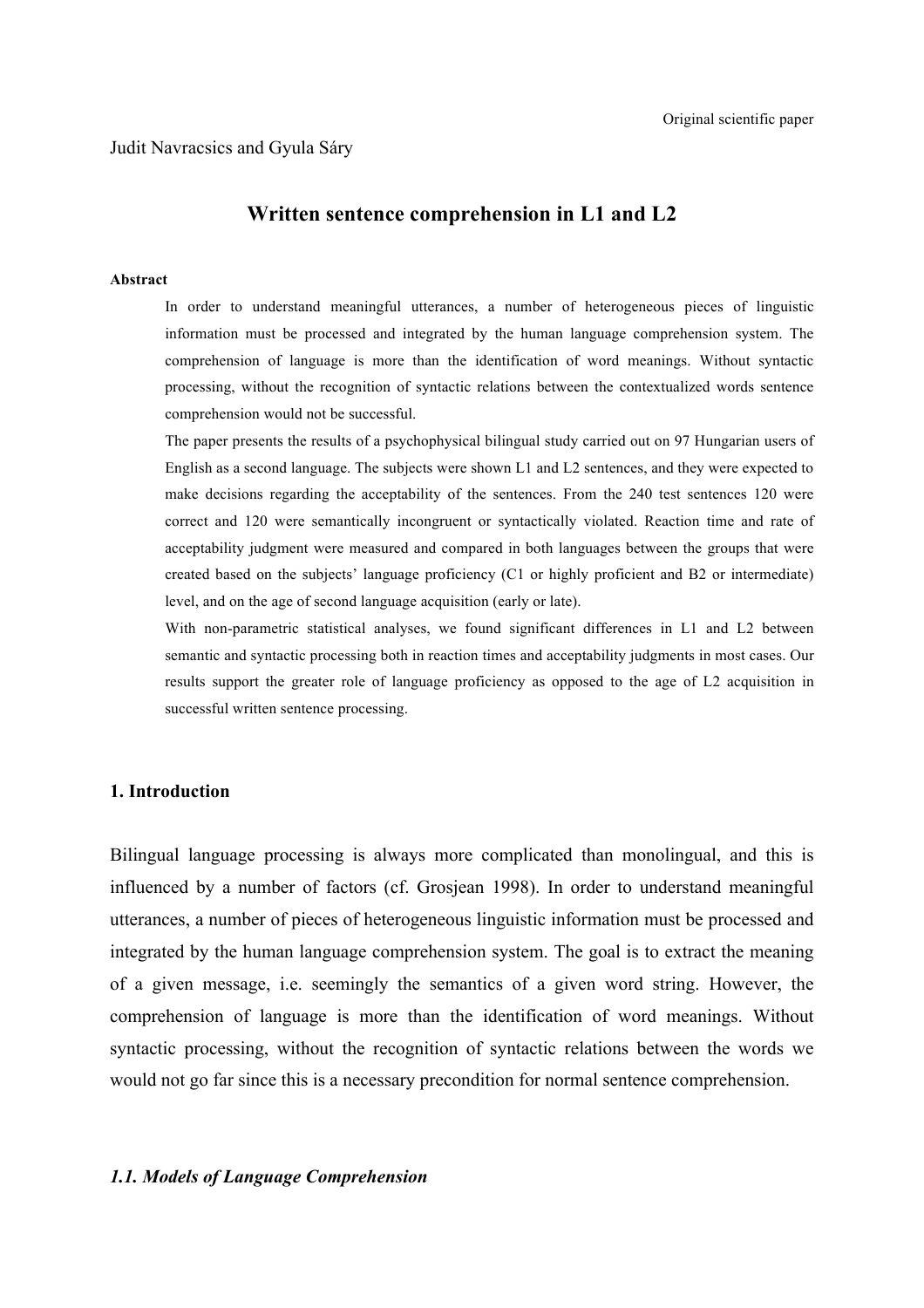Two mainstream models have been elaborated on for language comprehension. Both agree that syntactic and semantic information have to be integrated within a minimal duration of time in order to achieve rapid understanding. What they differ in is the time allotted to information processing. Interactive models suggest that semantic and syntactic information are processed as soon as they are available, in an interactive manner (MacWhinney and Bates 1989; Marslen-Wilson 1984). On the other hand, modular models assume that the parser constructs the syntactic structure bottom-up, independent of semantic information, based on the syntactic structure required by the word categories, and semantic retrieval comes only second (Smith and Tsimpli 1995; Frazier 1988; Fodor 1983).

In Friederici's neurocognitive model (Friederici 2002) three phases are separated. During Phase 1, at the initial stage, local phrase structure building based on word category information takes place. Only in Phase 2 do semantic and further syntactic processes come into play, when syntactic and semantic as well as thematic relations between the words are checked in a parallel way. The final stage (Phase 3) is the result of these parallel processes, which is gained by the interaction of these information types, and which allows for the final interpretation.

#### *1.2. Bilingual Language Processing*

Psycholinguistic research into L2 acquisition has been focusing mainly on storage hypotheses, on language representations, on the organization of the lexical and conceptual systems and bilingual lexical access (cf. De Groot 2011; Pavlenko 2009; Singleton 1999; Kroll and Stewart 1994; De Groot 1992). Little has been discovered about how language comprehension takes place in L2.

Recently, bilingual language processing has also been studied using behavioural studies and ERPs. First, Lenneberg's critical period hypothesis (Lenneberg 1967) was checked by Weber-Fox and Neville (1996). The authors refer to a number of behavioural studies that examine the delays in primary and secondary language acquisition and which support the claim that the ultimate proficiency attained for various linguistic skills (phonological, semantic, grammatical, syntactic) largely depends on the age of language acquisition. Previously, Neville et al. (1992) in an ERP experiment with deaf and hearing English subjects came to the conclusion that syntactic processing was more sensitive than semantic to the age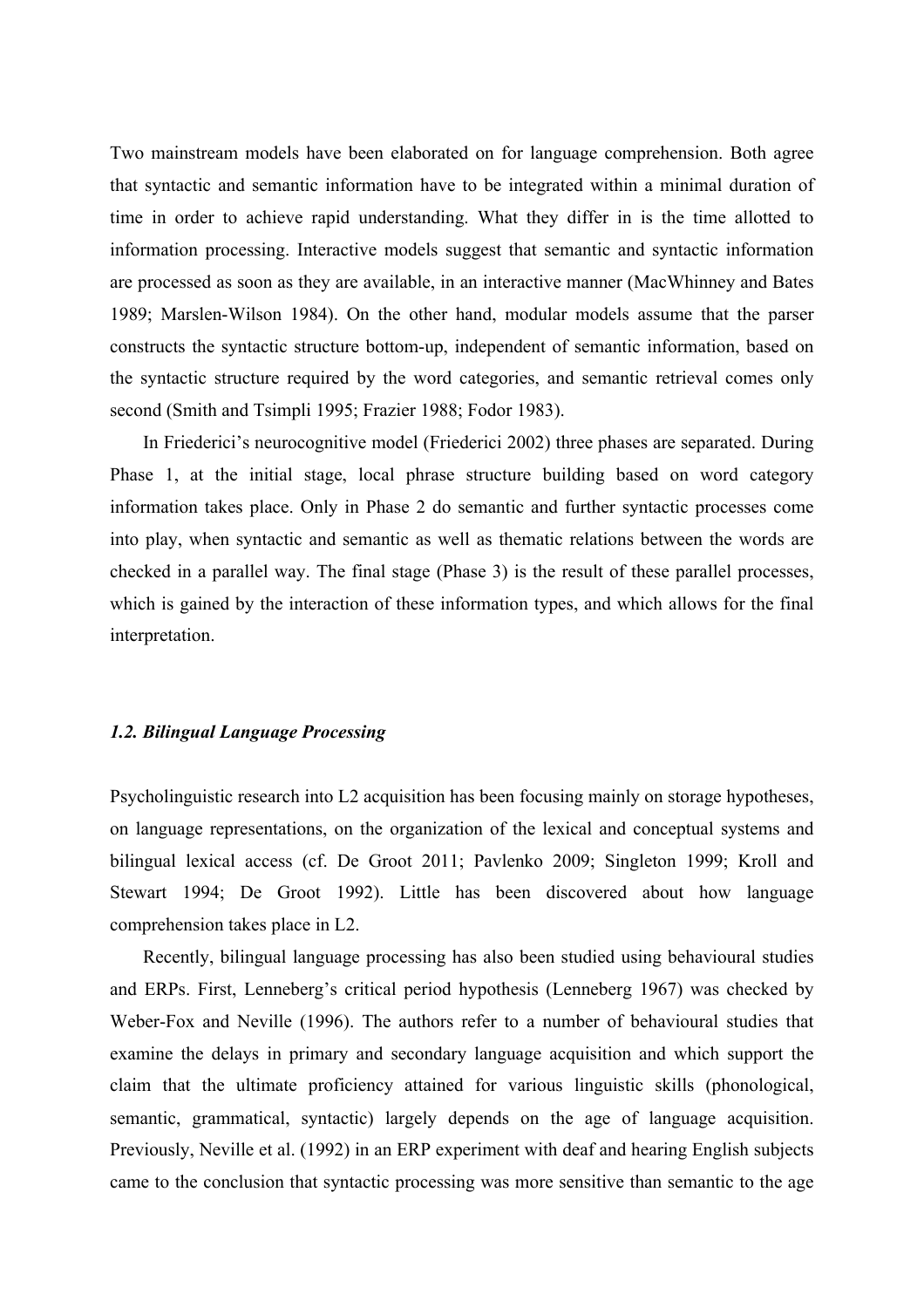of exposure to language. In Chinese–English bilingual conditions (Weber-Fox and Neville, 1996), with regard to semantic judgments, there was no difference between monolinguals and bilinguals when age of exposure was less or equal to 13 years. Subjects whose age of exposure to the second language was greater than 16 performed less successfully in the semantic violation test. However, phrase structure judgment accuracy significantly correlated to age of exposure; the younger the subject was when the exposure to the second language started, the more successfully he/she performed in the test. In summary, syntactic processing is more sensitive to age of exposure than semantic, but neither of them correlates to years of experience. However, Rossi et al. (2006) claim that L2 syntactic processing may not just depend on the age of acquisition, language proficiency may also have an impact on it. They carried out a sentence comprehension test among German learners of Italian and Italian learners of German, and they found that native-like syntactic processing profiles could be seen in late proficient L2 learners. Kotz et al. (2008) studied Spanish–English early bilinguals' L2 (English) syntactic knowledge and examined to what extent their performance is comparable with that of native readers of English. The offline behavioural results showed no significant differences between L2 readers and native readers of English. However, the online test demonstrated some discrepancies, which might be due to the time pressure during the acceptability judgment. At the same time, the ERP study showed similar online syntactic parsing to that of native speakers of English.

Other studies with different neuroimaging procedures gained conflicting results. Kim et al. (1997) in an fMRI study found the age of second language acquisition to be crucial, whereas Perani et al. (1998) found that proficiency level matters regardless of acquisition age. Proverbio et al. (2002) in an ERP and reaction times study of acceptability judgments investigated and compared Italian–Slovenian bilinguals and Italian monolinguals. The reaction times were much faster for the monolingual group. For the bilingual group RTs were significantly slower with regard to semantic violations in both languages. Under syntactic violation conditions, judgments were faster in Slovenian than in Italian, but there was no difference between the languages in terms of the judgments of semantic violations. The accuracy analysis showed no difference between the languages with regard to correct response percentages, but did show faster and more accurate judgment of semantic violations in Italian and syntactic violations in Slovenian.

Weber and Lavric (2008) tested 18 German–English highly proficient bilinguals and compared their results with those of monolingual English subjects. Their results support the previous results since judgment accuracy is higher for the syntactically anomalous sentences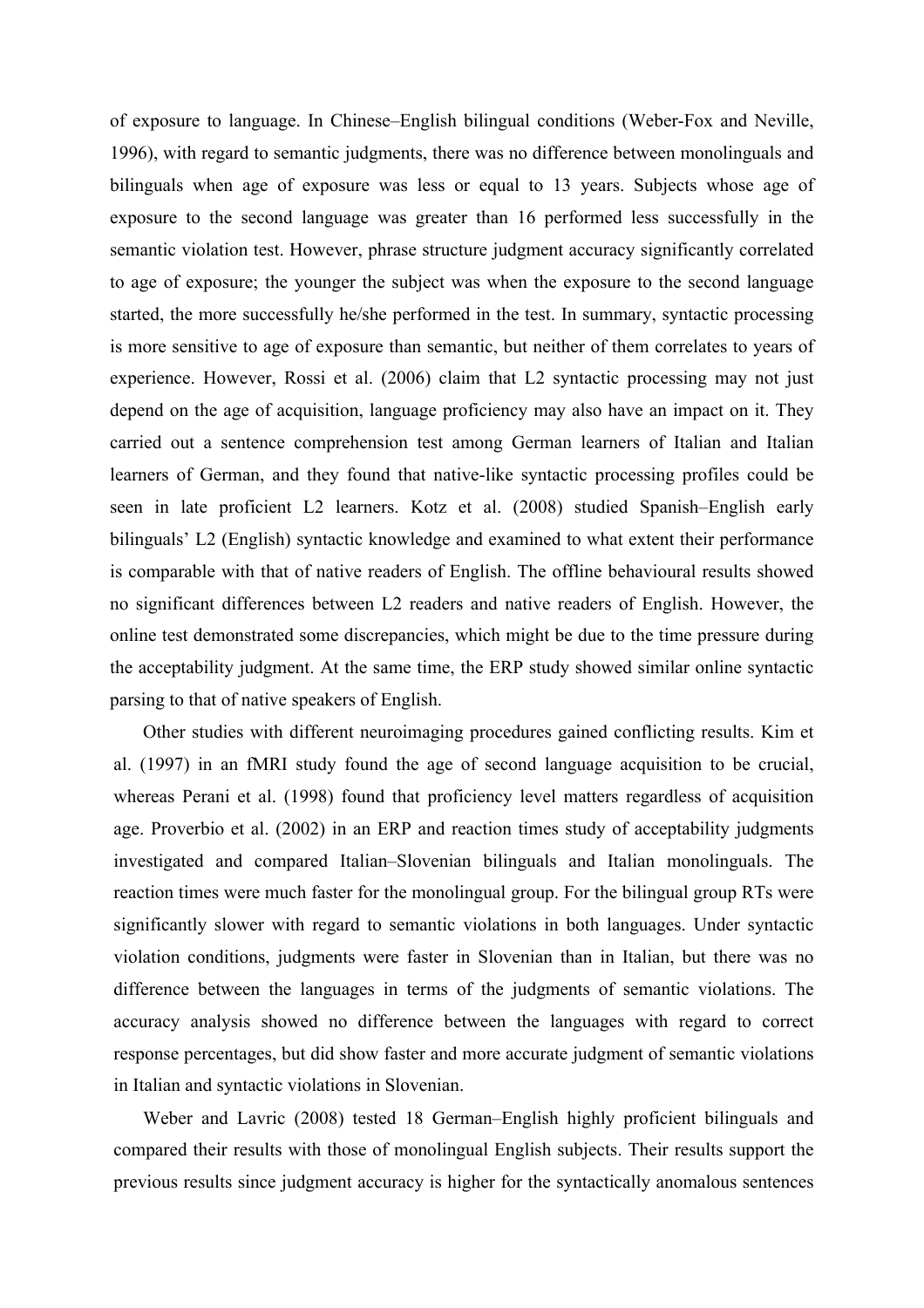than for the correct and semantically anomalous sentences. Under all conditions, L1 scoring was higher than L2 results. Weber and Lavric, just like Kotz (2009) emphasize the importance of syntactic transfer between L1 and L2 as it may critically influence L2 syntactic knowledge acquisition.

## *1.3. The aim of the study, hypotheses*

In our study, we present and analyse the results of a bilingual psychophysical test carried out among Hungarian dominant Hungarian-English bilinguals. In the first part of the study we check our hypothesis related to linguistic typology. We assume that the nature of sentence comprehension for agglutinating languages, i.e. for instance Hungarian, might be of a different character from that of non-agglutinating languages, e.g. English (cf. Frauenfelder and Schreuder 1992). We expect

- 1. faster and better syntactic processing in the agglutinative language, due to the faster recognition and checking of morphosyntactic constraints of the local phrase;
- 2. longer semantic than syntactic processing in both languages; however, in L1 semantic processing occurs faster than in L2, due to language dominance;
- 3. differences depending on L2 proficiency level, especially in semantic processing.

## **2. The study, methods**

# *2.1. Participants*

97 Hungarian dominant Hungarian-English bilingual participants took part in the study (27 males, mean age: 32.18 and 70 females, mean age: 30.25). All participants were right handed, had normal or corrected to normal vision and no known neurological history. They all lived in Hungary at the time of the experiment and their language proficiency was either minimum B2 or C1 in English, based on the CEF categories. 34 of them were early and 63 late bilinguals (relying on the literature, we considered an early bilingual to be a person who started the acquisition of English before age 11 (cf. Weber-Fox and Neville 1996; Kim et al. 1997). They were either university lecturers or students of English for whom reading in both languages was an everyday activity.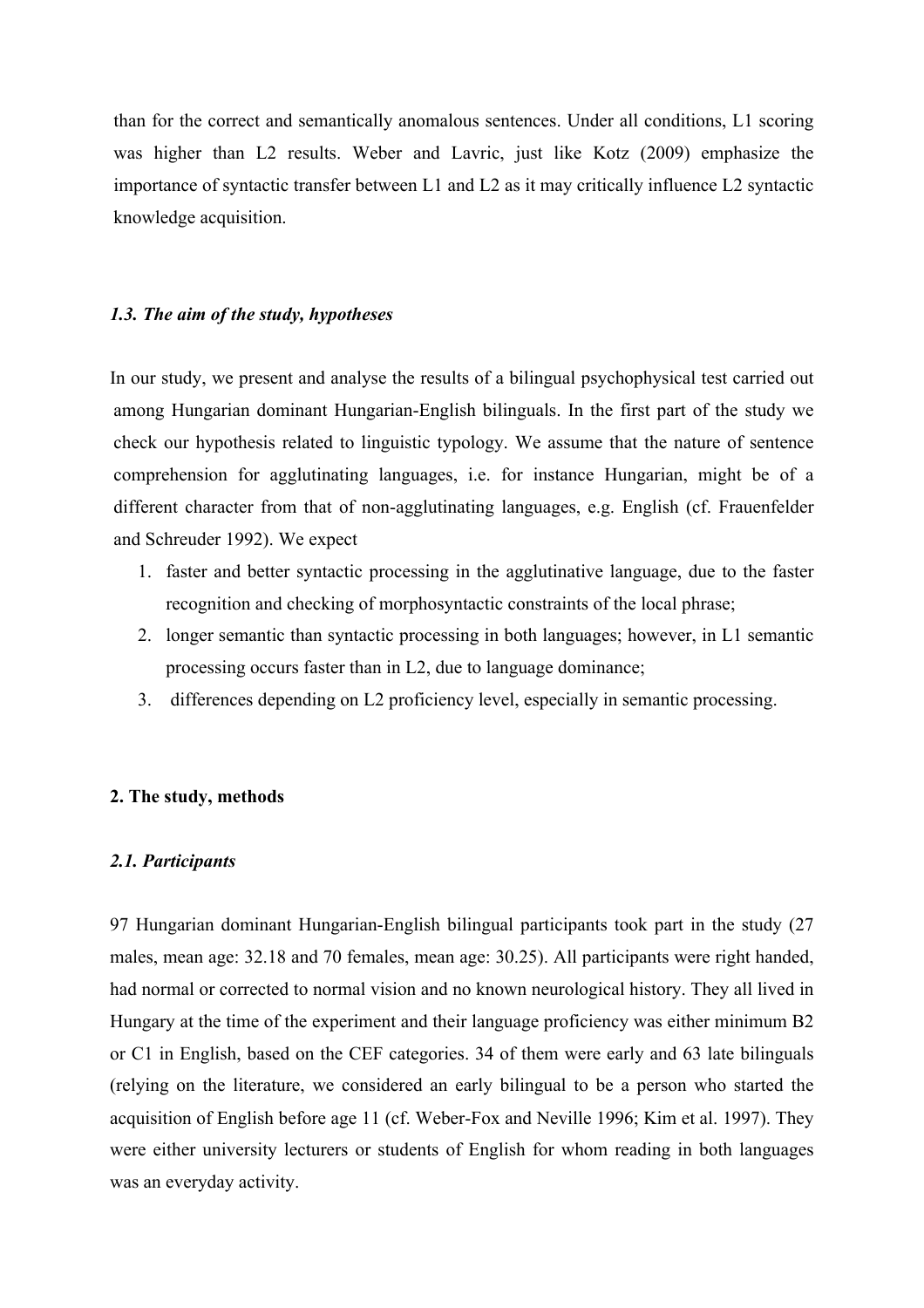# *2.2. Material*

Linguistic material from the two languages was presented to the subjects. The two languages differ typologically and genetically.

Hungarian is a non-Indo-European language, and like other Finno-Ugric languages is agglutinative, which means word meanings are modified by adding different and multiple endings or suffixes to the words, rather than using prepositions as, for example, in English. In Hungarian, word order is flexible, unlike in English; the case endings give the words' roles within the sentence (cf. English where it is their position that dictates their role). Hungarian morphology is very rich, with 18 cases, agreements in several areas of grammar, and no passivisation (É. Kiss 2002). There are no genders in the grammar of Hungarian. Hungarian does not use plural for units and multiples with their quantity given.

English is an Indo-European language belonging to the West Germanic group with minimal inflection as compared to other Indo-European languages and with a relatively strict SVO word order.

The test material consisted of 240 sentences: 60 English and 60 Hungarian correct sentences (they served as controls) and 30 semantically and 30 syntactically anomalous sentences in both languages, respectively. Along with our own sentences, previously designed tests were used as sources to provide for a number of sentences with semantic and syntactic violations used in this study. (Gósy 1996, Gósy 1997, Osmanné, Bánréti 1997, Németh 2006).

Sentences with syntactic violation: word order, e.g.

English: (1) *I cut Max's with apple caution.* (correct: I cut Max's apple with caution.) Hungarian: (2) *A beszél +get +ett nő magá+ban.*  (correct: A nő beszélgetett magában.) The talk  $+3^{rd}$  person singular+past tense woman herself to. (correct: The woman talked to herself.) Semantically anomalous sentence types: critical word in mid-position:

English: (3) *I've lost my temperature for a moment.* 

(correct: I've lost my temper for a moment.)

Hungarian: (4) *Most nyal+nak a hóvirág+ok.* 

(correct: Most nyílnak a hóvirágok.)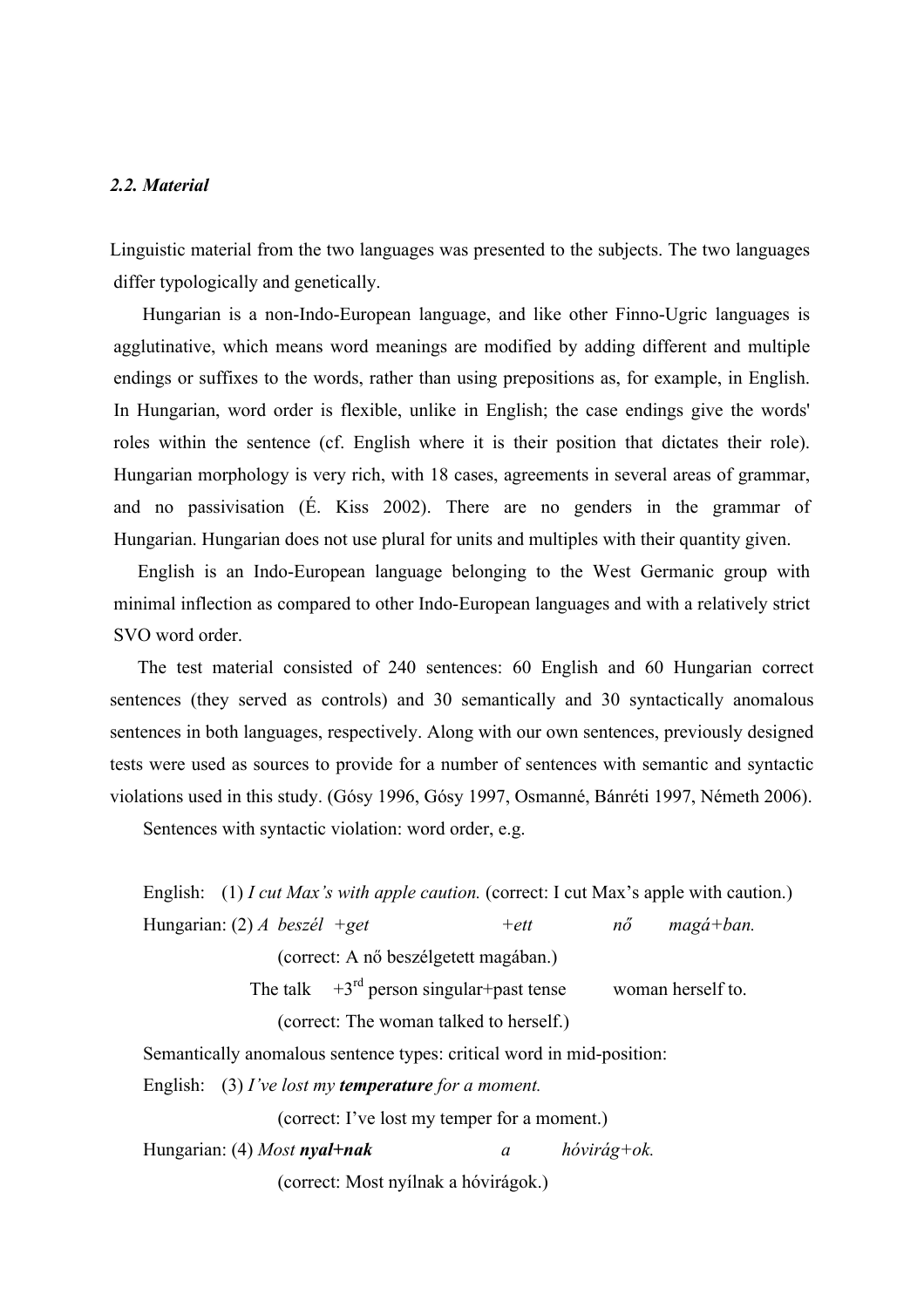Now lick  $+3^{rd}$  person plural the snowdrop+plural. (correct: Now snowdrops are blooming.)

# *2.3. Procedure*

All the participants filled in a questionnaire relating to their linguistic configuration, their attitude towards their languages, their linguistic biography, the language of the home, the time devoted to L2, their reading habits, etc.

A custom made program (MATLAB, MatLab Inc.) that runs on a PC was used for the experiments. Sentences were presented on a white background, using black characters (Arial, font size 14) in the middle of the screen. The viewing distance was set to be the approximately normal viewing distance of a computer screen  $($   $\sim$  50 cm).

Participants received written instructions at the beginning of the experimental session. This ensured that every subject received the same instruction. The task was to make acceptability judgments about the sentences, i.e. to decide whether the sentences that were on the screen of the computer were acceptable or unacceptable. No instruction was given about in what sense the sentences could be correct or incorrect.

Trials started with the onset of a fixation spot in the middle of the screen, which was followed by a sentence chosen from the pool. The inter-trial interval was set at 2 seconds (s), the sentences stayed on the screen for 5 s (exposure time). During this time participants were required to hit the right arrow key if they considered the sentence on the screen to be correct, and the left arrow key if incorrect. If no response key was selected during the exposure time, the program did not record anything and the next trial started (fixation onset for 2 s, etc.). The task was machine paced to ensure a constant attention level of the participants.

Participants were shown 8 sentences initially to get familiar with the procedure (training phase). After a short break the 240 sentences were presented in a semi-random fashion (test phase). The program recorded correct/incorrect hits and response latency times (measured in seconds). Data were analyzed with the Statistica software (StatSoft, Inc.) using nonparametric statistical methods. Tests were classified as significant if the corresponding type error was smaller than 0.05.

# **3. Results**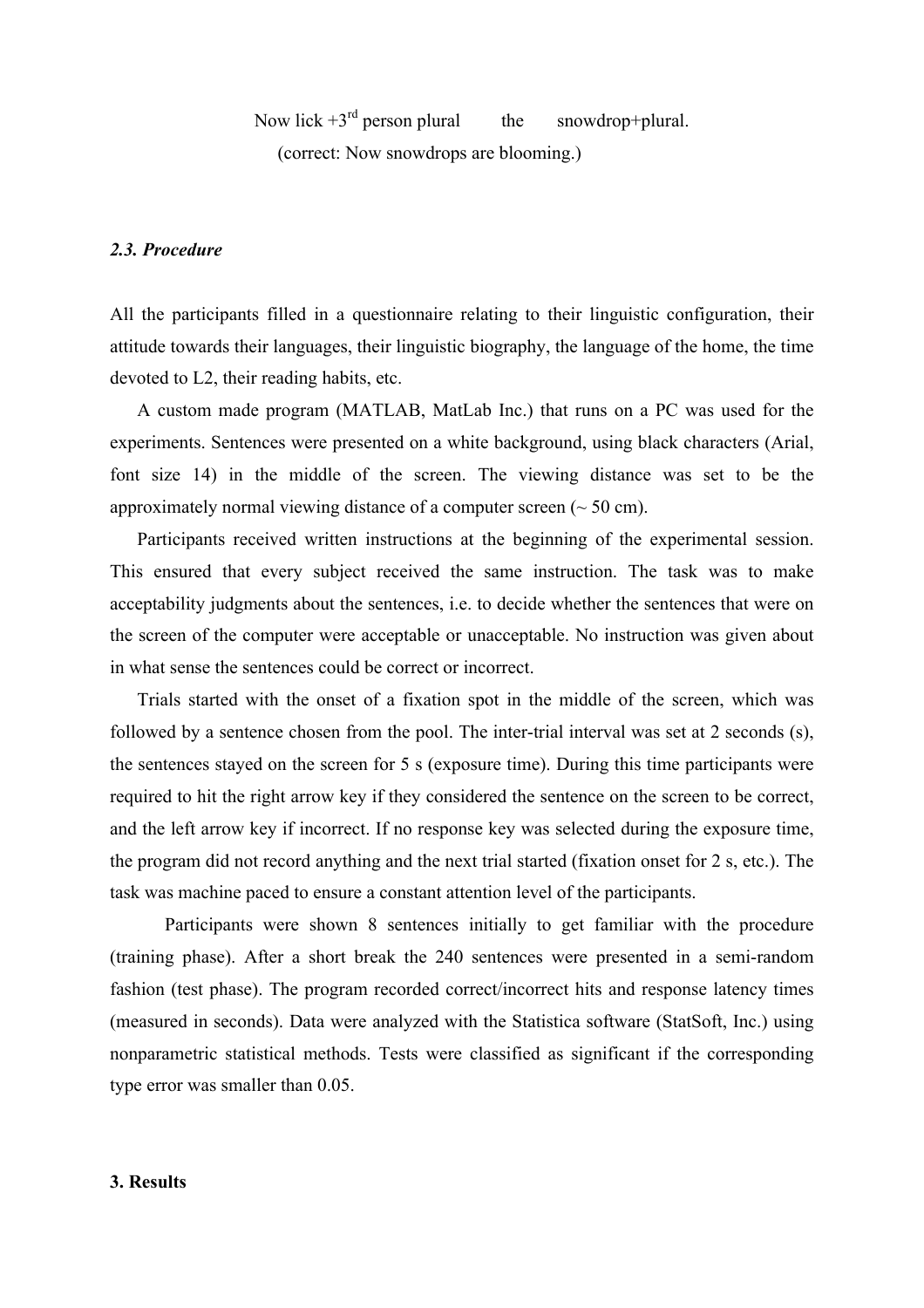#### *3.1. Linguistic typological analysis*

### 3.1.1. *Reaction time (RT) results*

There was a significant difference between the reaction times in the processing of correct Hungarian and correct English sentences  $(2.14 \pm 0.53)$  s vs. 2.63  $(\pm 0.49)$  s,  $p=0.000$ )). Decisions were made faster in the Hungarian sentences (Fig. 1.). There was no difference between the processing times of Hungarian sentences irrespective of whether they were correct or incorrect. However, there was a difference between the processing times of English semantically correct and incorrect sentences (2.63 s  $(\pm 0.49)$  vs. 2.8 s  $(\pm 0.50)$ , *p*=0.000) (Fig. 2.). No difference was observed in reaction time results of syntactically correct (synincorr) and incorrect (synincorr) English sentences.



*Figure 1. Reaction time results of correct English and correct Hungarian sentences*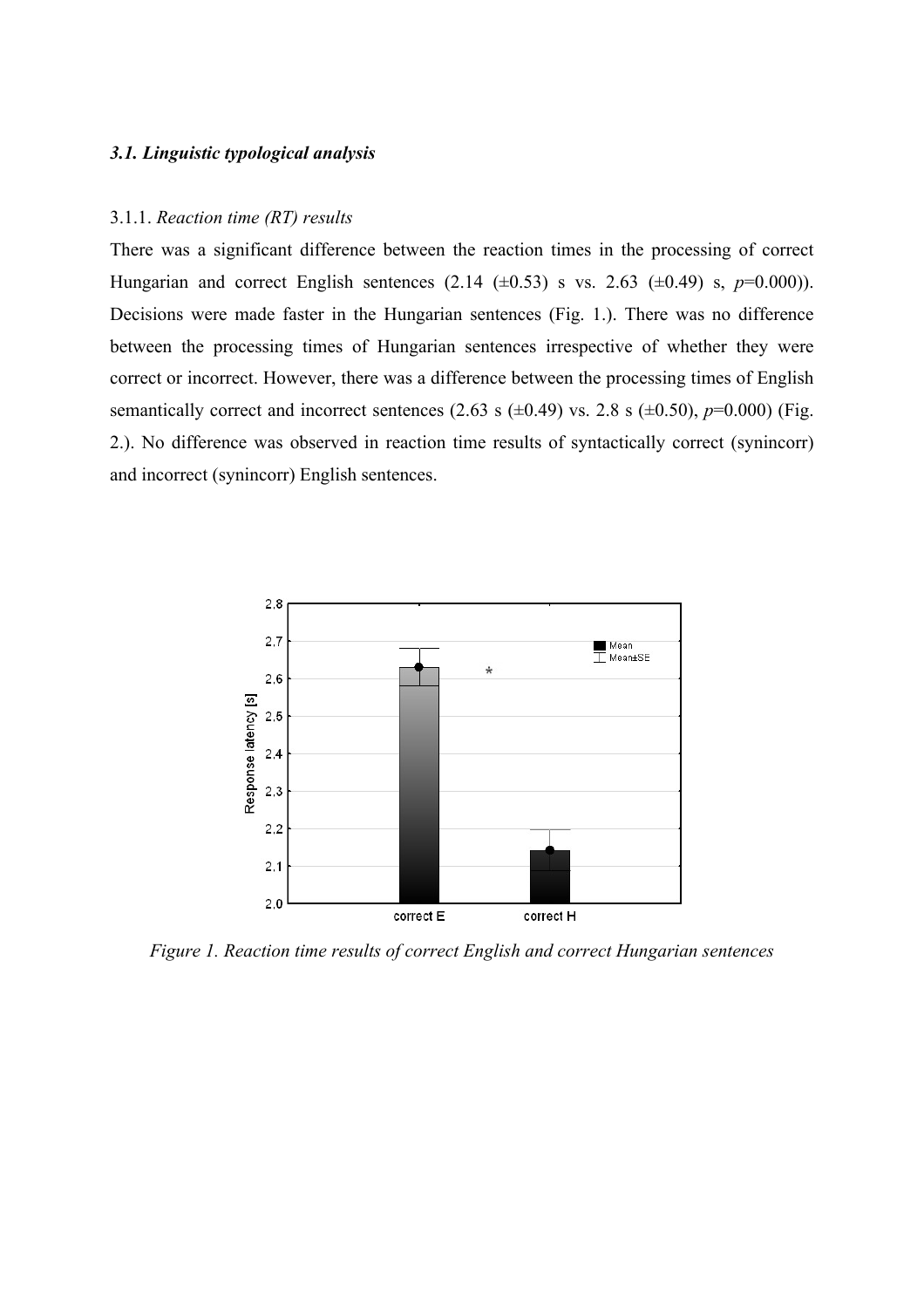

Figure 2. Reaction time results of correct and violated English sentences

# 3.1.2. *Acceptability judgment accuracy*

The best results were achieved in the judgments about correct Hungarian sentences (92.63%); the next best results were those of the syntactically violated Hungarian sentences (90.93%). There was a difference between the two results  $(p=0.005)$ , as well as between the results of correct and semantically anomalous Hungarian sentences (92.63% and 87.35%, *p*=0.009) (Fig. 3.).



Figure 3. Judgment differences between correct and incorrect Hungarian sentences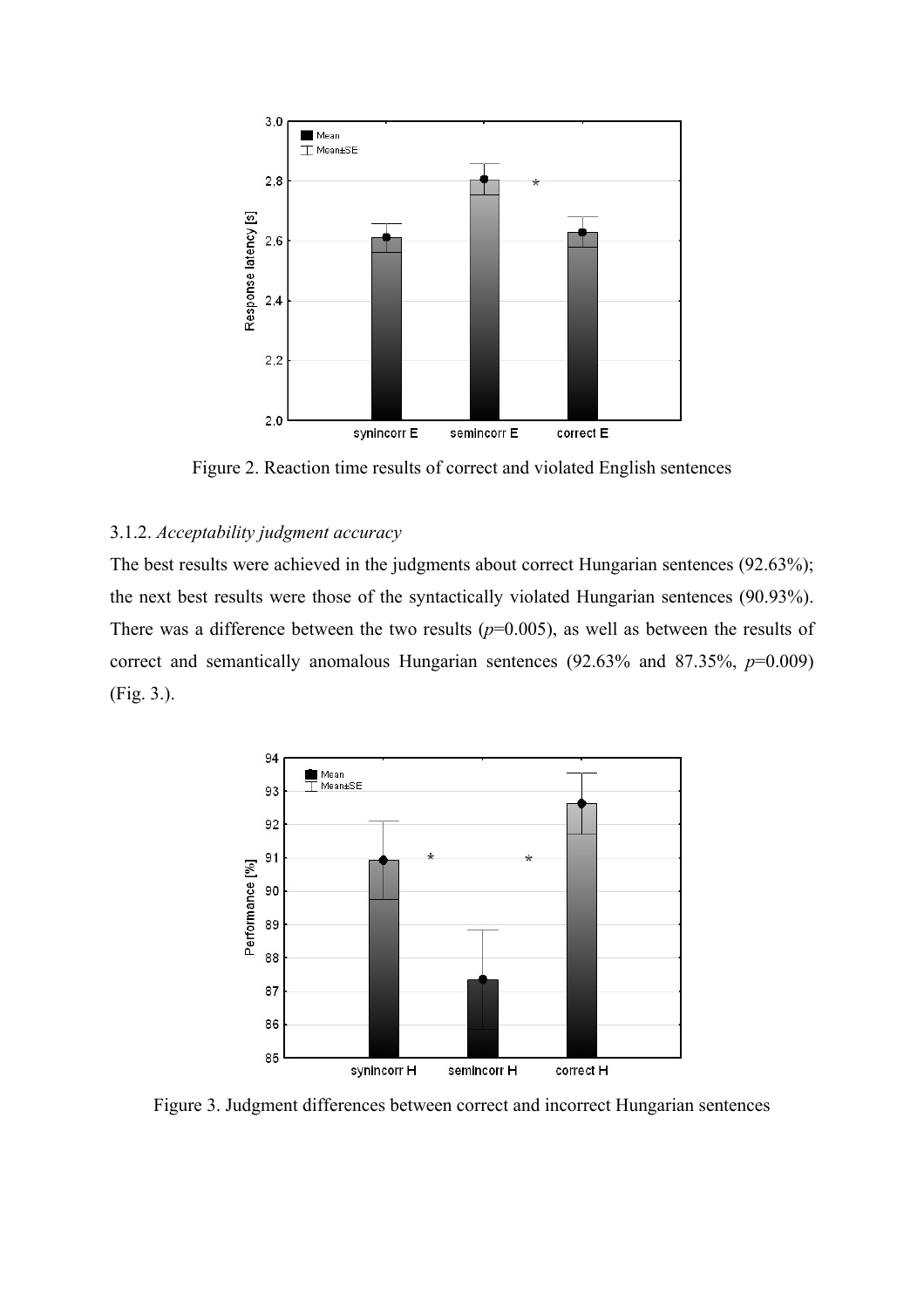When the judgments of correct and incorrect English sentences were compared, we found differences only between the accuracy of judgments of correct and syntactically violated sentences (80.32% vs. 75.80%, *p*=0.01) (Fig. 4.).



Figure 4. Accuracy of acceptability judgments in English (%)

Our data show that there are both quantitative and qualitative differences between the processing of the two languages. Bilinguals in our study process their dominant language, i.e. Hungarian, faster and better. While we observed differences between the correct and both syntactically violated and semantically anomalous sentences in L1, in L2 this difference was seen in syntactic processing. According to the neurocognitive model presented in the Introduction (Friederici 2002), first we check the local phrase, and if it seems to be fine, we go on processing. In the Hungarian language, morphosyntactic constraints help to control checking, and the recognition of regular and correct structures takes place faster than that of the irregular and incorrect ones. In a language with rich morphology, suffixes, case marking, etc. make processing easier and resolve ambiguity. In the English language, on the other hand, due to the relatively underrepresented morphology, the checking of the local phrase is more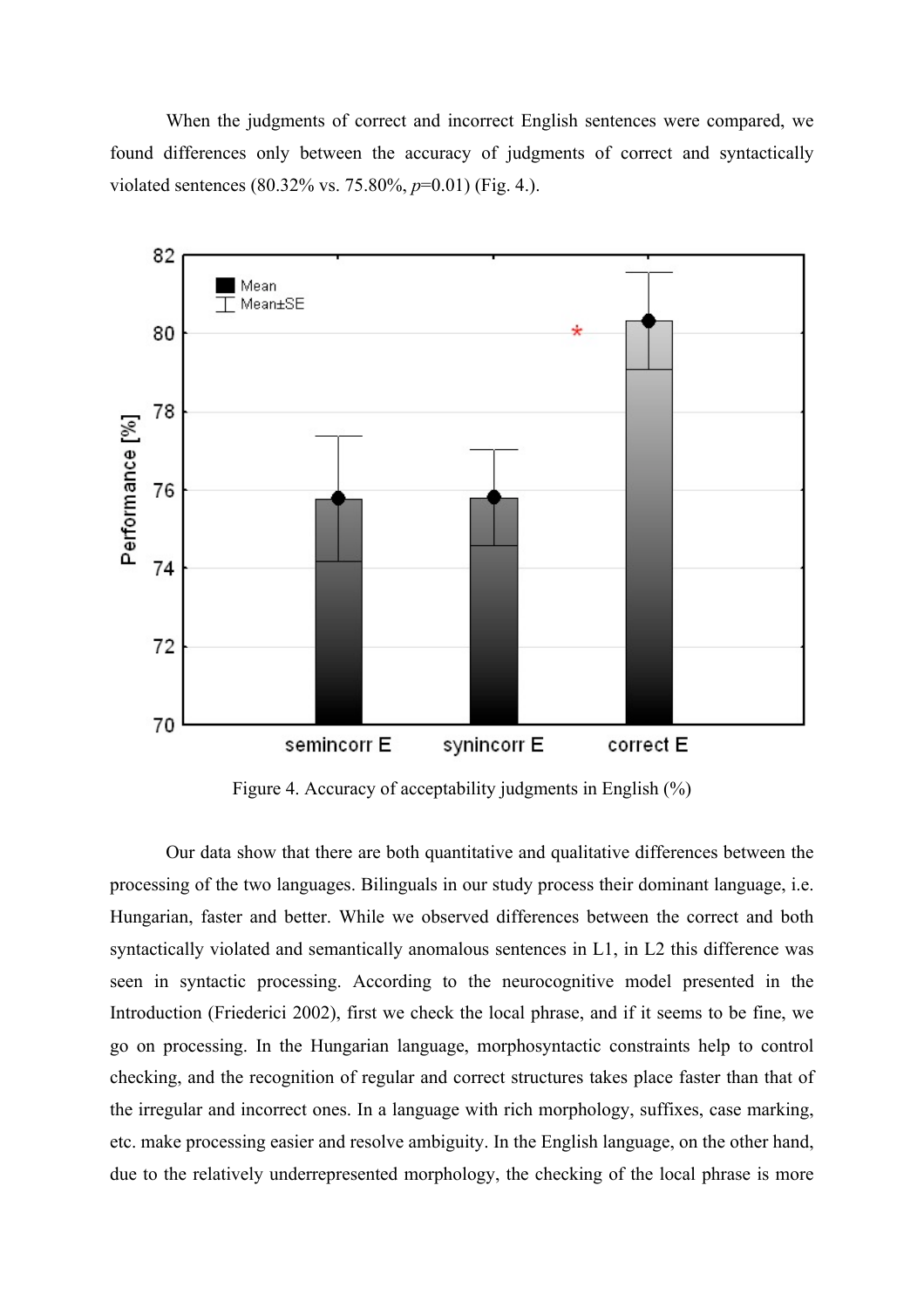difficult, and we need to study bigger chunks to make clear-cut and correct decisions about the structures.

In our data, there is no difference between the reaction times in the processing of correct and semantically anomalous sentences, but there is some difference between the judgments. In the syntactic processing we see the opposite: there is a time related but no achievement related difference between the accuracy of the acceptability judgments when processing correct and incorrect sentences. In order to see clearly whether the reason why there are differences between the processing of L1 and L2 is of typological character, we analyse our data from another point of view. In the coming sub-chapter, we study our results with respect to L2 language proficiency levels of the participants.

# 3.2. *Analysis according to language proficiency*

# 3.2.1. Participants

According to their L2 proficiency level, we created two groups of participants and their results. In the advanced level ('ad.' in the figures) group we had 69 people with at least C1 level of English proficiency, and in the intermediate ('int.') group there were 28 people with B2 level of English proficiency.

#### 3.2.2. Results

There was a significant difference in the reaction times between the two groups in the processing of correct English sentences (2.55 s vs. 2.81 s *p*=0.043) (Figure 5.).

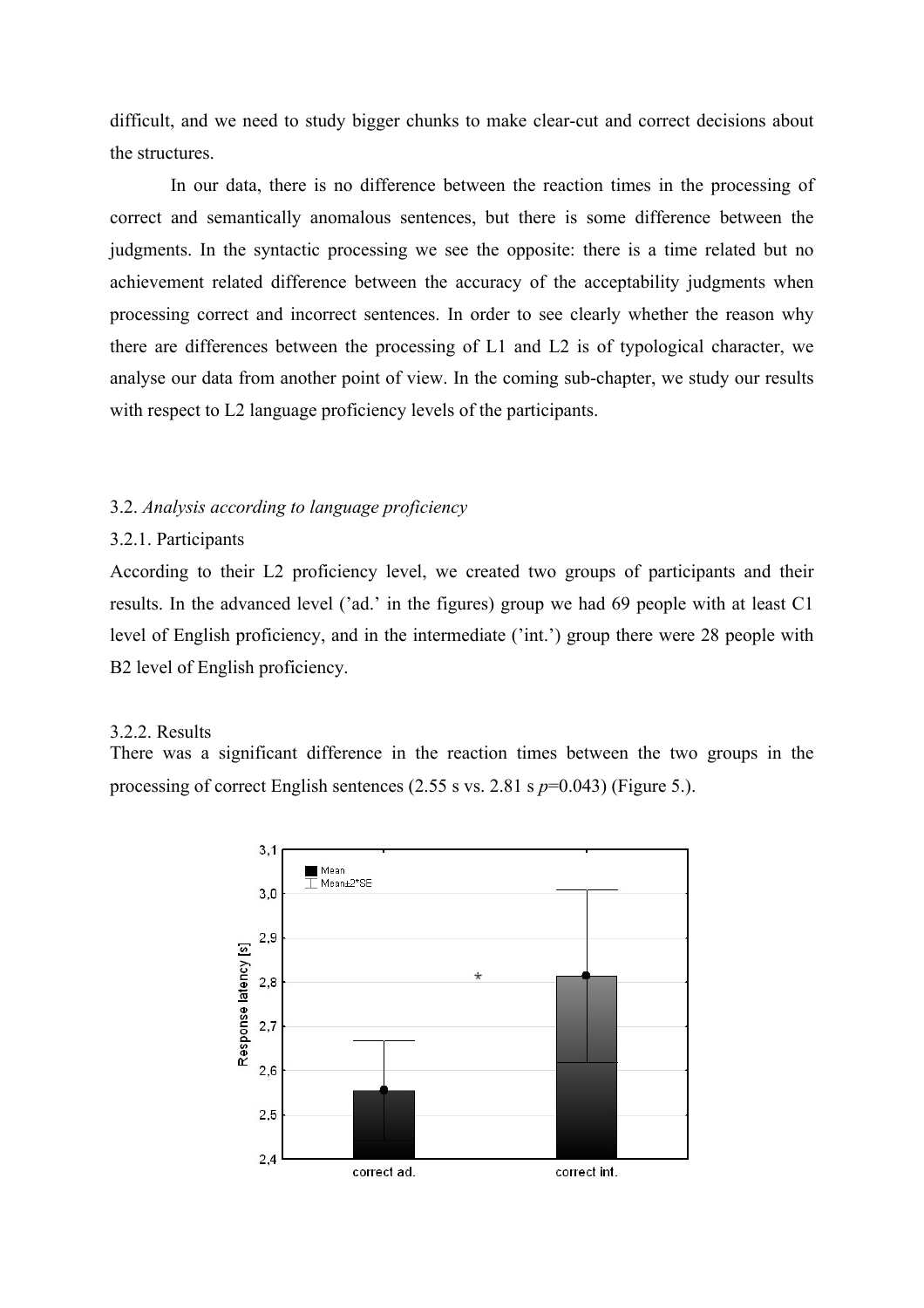# Figure 5. Reaction time results in C1 and B2 level groups (s)

Figure 6. shows the accuracy rates of the two groups.



Figure 6. Accuracy rates of C1 and B2 level groups acceptability judgments (%)

The processing of correct sentences – just like in the case of that of the syntactically violated ones – took longer and provided worse results in the group with lower language proficiency.

The results of the reaction times in the processing of syntactically violated sentences can be seen in Figure 7. There is a difference between the two groups not only in the reaction time  $(p=0.008)$  but also in the accuracy of their decisions (Figure 8.).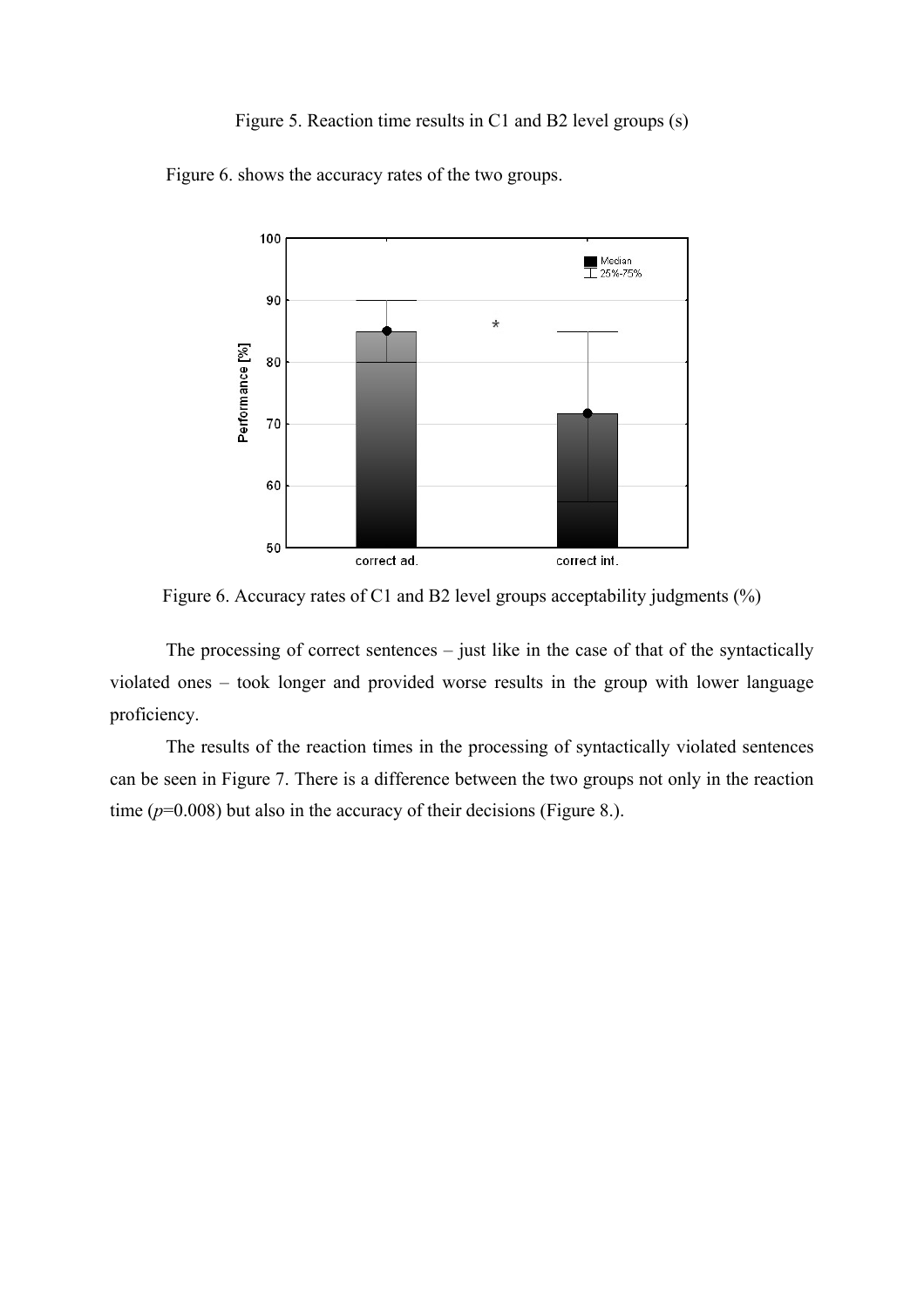

Figure 7. Results in the syntactically violated sentences (s)



Figure 8. Results in the syntactically violated sentences (%)

In the processing at the semantic level, there is also a difference between the two groups. In the advanced group, the reaction time was shorter for the correct sentences than for the semantically anomalous sentences  $(2.55 \text{ s vs. } 2.75 \text{ s}, p=0.000)$  (Figure 9.). However, we did not see such a difference in the intermediate group.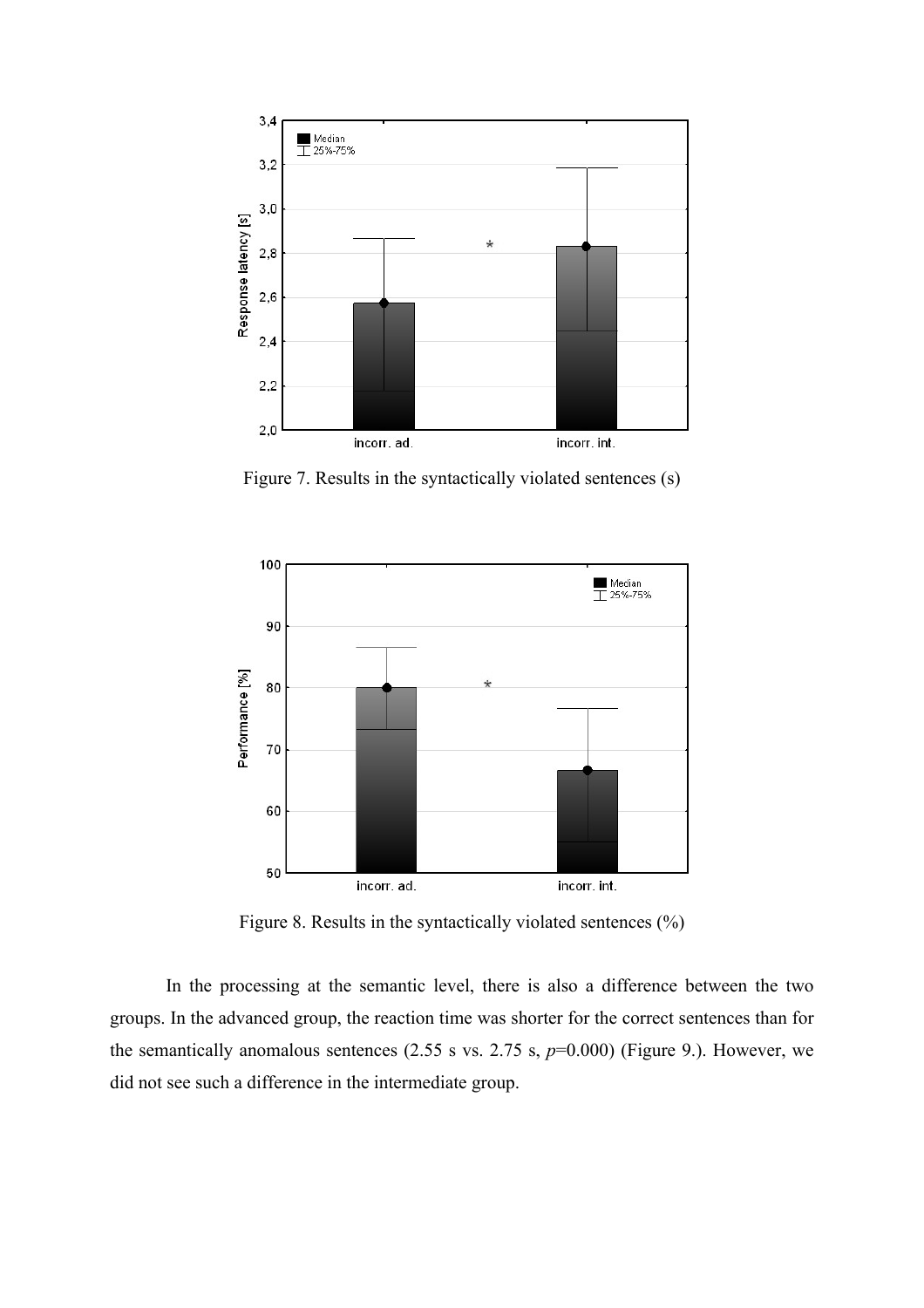

Figure 9. Time-related results for the correct and semantically anomalous sentences in the advanced group

We could observe a negative correlation in both groups between the reaction time and the accuracy of judgments in the processing of correct sentences (Figures 10. and 11.). The sooner the decision is made, the better the results.



Figure 10. Reaction time and acceptability judgment correlations of correct sentences (B2 level)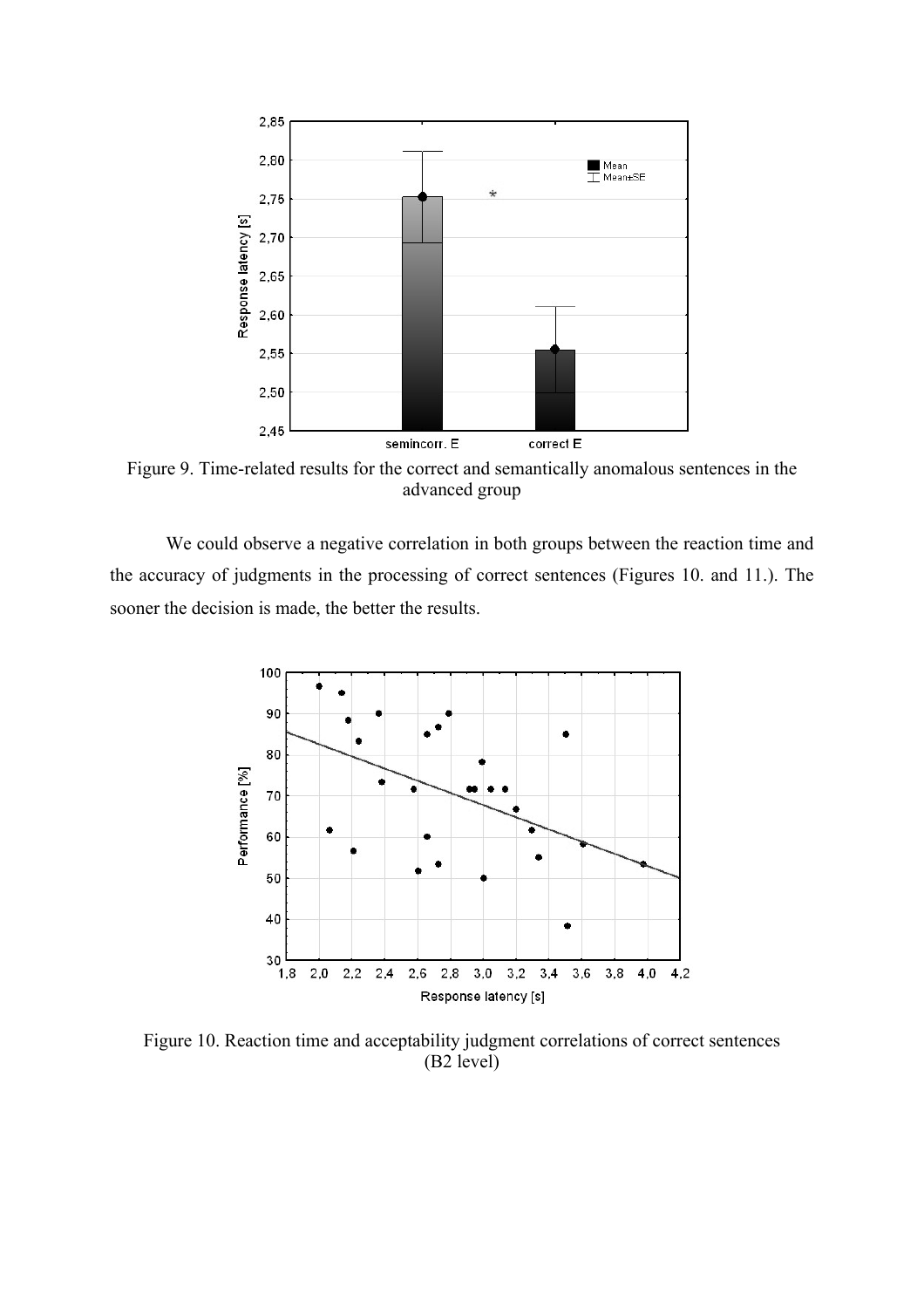

*Figure 11.* Reaction time and acceptability judgment correlations of correct sentences (C1 level)

There was no such correlation of the incorrect sentences in either group.

#### **4. Discussion**

We gained different results in our bilingual written sentence comprehension test compared to the monolingual ones known from the literature. While the best results were 99%, 98.4% and 98.2% in the monolingual studies, our users of English as a second language achieved 94.4%, 92.5% and 87.7%. The bilinguals' performance seems to be behind that of the monolinguals, but the task is more complex since the bilinguals have to make decisions in both of their languages. This means that both languages are equally activated, and the participants have to check both their lexicons and grammars in order to make acceptability judgments, which is time consuming. At the same time, the best results were gained in the judgments of L1 sentences, which proves that the dominant language for our participants is Hungarian even though they use their L2 as much as their L1, if not more. Since they are university teachers and students, they use English on a daily basis: they give lectures, read literature, etc.

In the accuracy of judgments we can also see differences between monolinguals and bilinguals. While monolinguals were the most successful in the recognition of incorrect sentences, our bilinguals performed best in the identification of correct sentences in both their languages.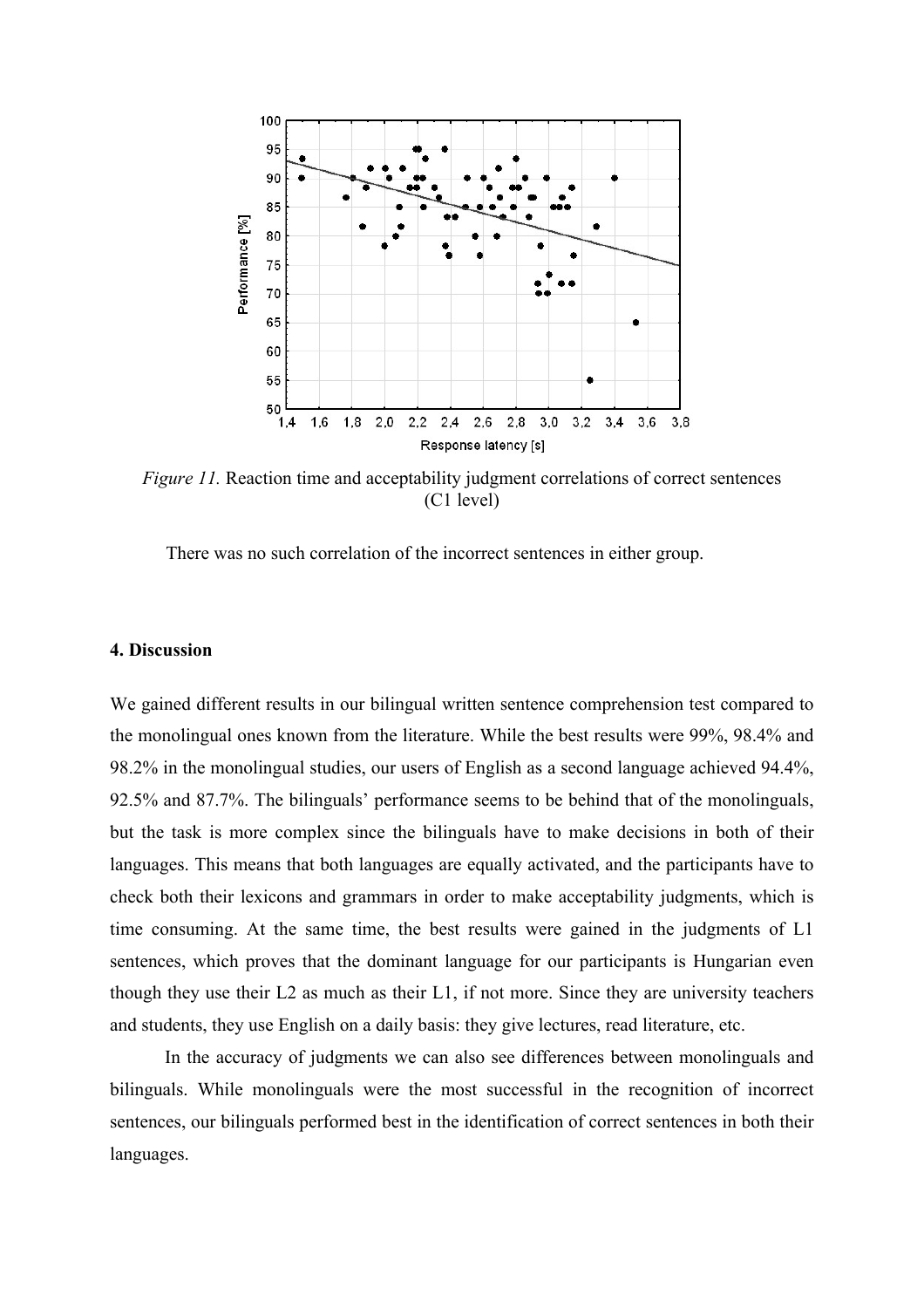The difference between the accuracy in decisions of correct and syntactically violated sentences might be explained by the greater tolerance and flexibility of bilinguals. They are used to the two languages having impact on each other, thus to cross-linguistic influences. As a result, they concentrate rather on the content instead of the form.

The decreasing order of the percentage of answers provided to all sentence types (correct and incorrect) is as follows:

- 1. correct Hungarian (94.48%)
- 2. syntactically incorrect Hungarian (92.54%)
- 3. semantically incorrect Hungarian (87.77%)
- 4. correct English (84.96%)
- 5. semantically incorrect English (79.60%)
- 6. syntactically incorrect English (78.65%).

When comparing the orders in the two languages, we can state that the recognition of incorrect sentence types is different. In the Hungarian sentences, syntax comes first and then semantics, while in the English ones it is the opposite. In the Hungarian sentences the monolingual pattern is followed, however, in L2, the processing strategy is different. Hungarian – being an agglutative language – demands greater constraints at the grammatical level, and these constraints guide the language user at an early phase of processing and help with acceptability judgments (Lengyel 1984, Pléh 1998). So in Hungarian, primarily the local phrase is checked and then comes the semantic content while in English, the primary stress is on semantics as the local structure alone does not provide a great help in terms of processing.

The reaction time results also support that the dominant language is Hungarian: decisions made about the Hungarian sentences irrespective of whether they are correct or incorrect take a significantly shorter time than those for the English ones. Here is the increasing order of reaction times:

- 1. correct Hungarian (2.08 s)
- 2. syntactically incorrect Hungarian (2.12 s)
- 3. semantically incorrect Hungarian (2.13 s)
- 4. correct English (2.54 s)
- 5. syntactically incorrect English (2.57 s)
- 6. semantically incorrect English (2.69 s)

The primary checking of the local structure can be shown in the reaction time results as well, as after the correct sentences, the second shortest (and most successful) decision is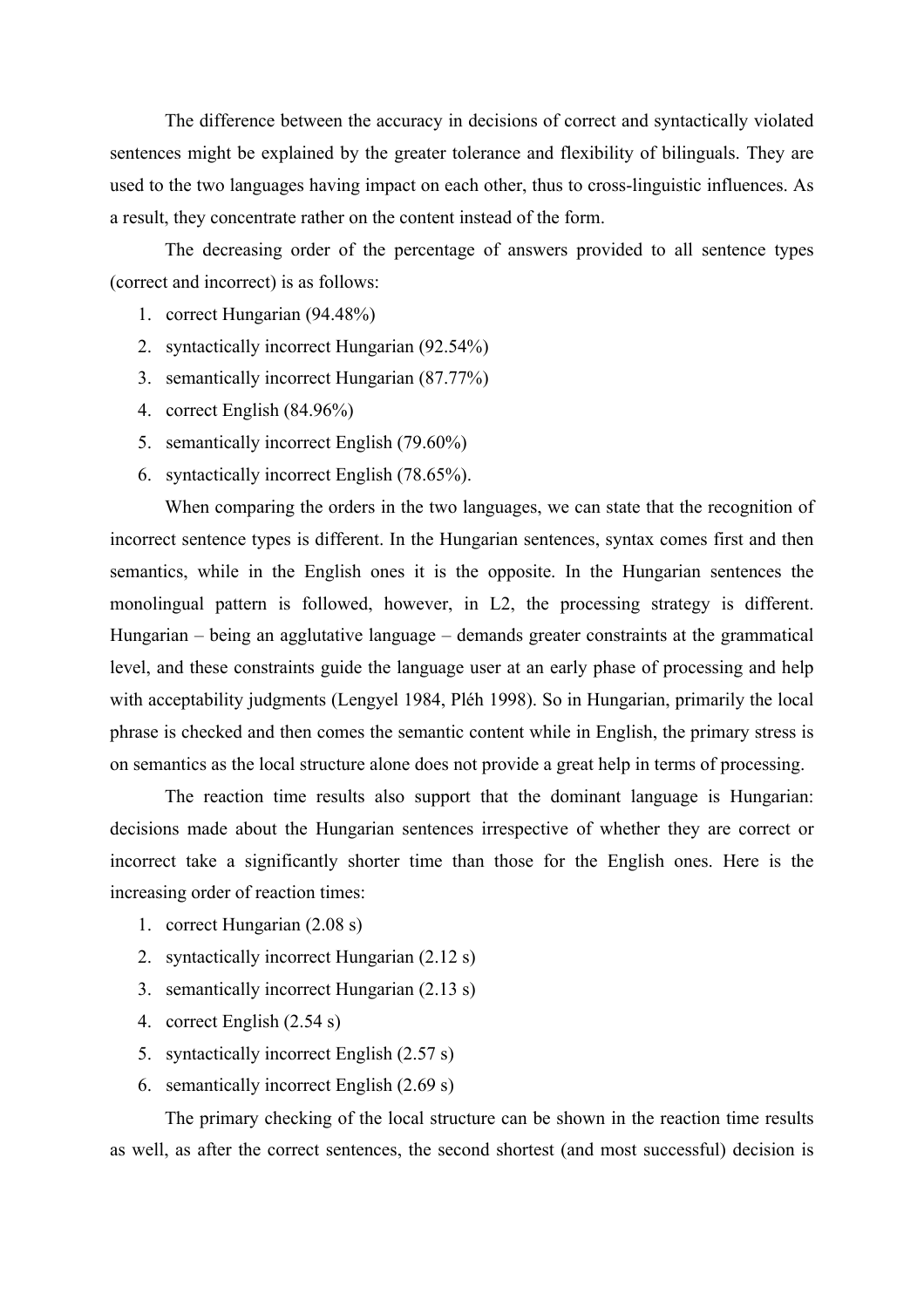the processing of the syntactically incorrect sentences. The results were similar in terms of English relating to reaction time, unlike those relating to the accuracy of judgments.

As Gósy (1999) states, we need the temporal analysis of syntactic and semantic processing in order to understand the whole process of sentence comprehension. Our timerelated analysis showed that bilinguals are more successful in their more dominant language – in our case in L1, and there was no difference between the processing time of correct and violated sentences. In L2, a difference was shown between the processing of correct and semantically incorrect sentences. The syntactic structures were processed within the same amount of time irrespective of their correctness or incorrectness, but semantic processing took significantly longer if the sentences were anomalous. This means that the monitoring system of L2 structures signals sooner if the phrase is structurally violated. Decisions about semantic incongruencies are often rash since even if a longer period of time is devoted to semantic processing, not enough time is given to make accurate judgments.

In terms of L2, we can state that there is a negative correlation between the processing time and accuracy of judgments of correct sentences irrespective of language proficiency. However, there was no such correlation in the judgments of incorrect sentences. In the processing of correct sentences, in both groups the results show that the sooner the decision is made, the better the results.

#### **5. Conclusions**

There are qualitative and quantitative differences in the processing of the two languages of the bilingual person. The participants of our study processed their dominant language in a shorter time and with better results. In the Hungarian language, the checking of morphosyntactic constraints controls the processing and this is why there is no temporal difference between the recognition of regular and irregular structures. The same concerns the checking of L2 syntax as well, and so there is no difference between the recognition times of correct and incorrect structures.

Semantic processing takes longer than syntactic in both languages. In L2, correct sentences are recognized more successfully than the anomalous ones.

Language proficiency plays a crucial role in syntactic processing. While there is a negative correlation between the time devoted to processing and the accuracy of judgments in the comprehension of correct sentences, in incorrect sentences we observed nothing like this.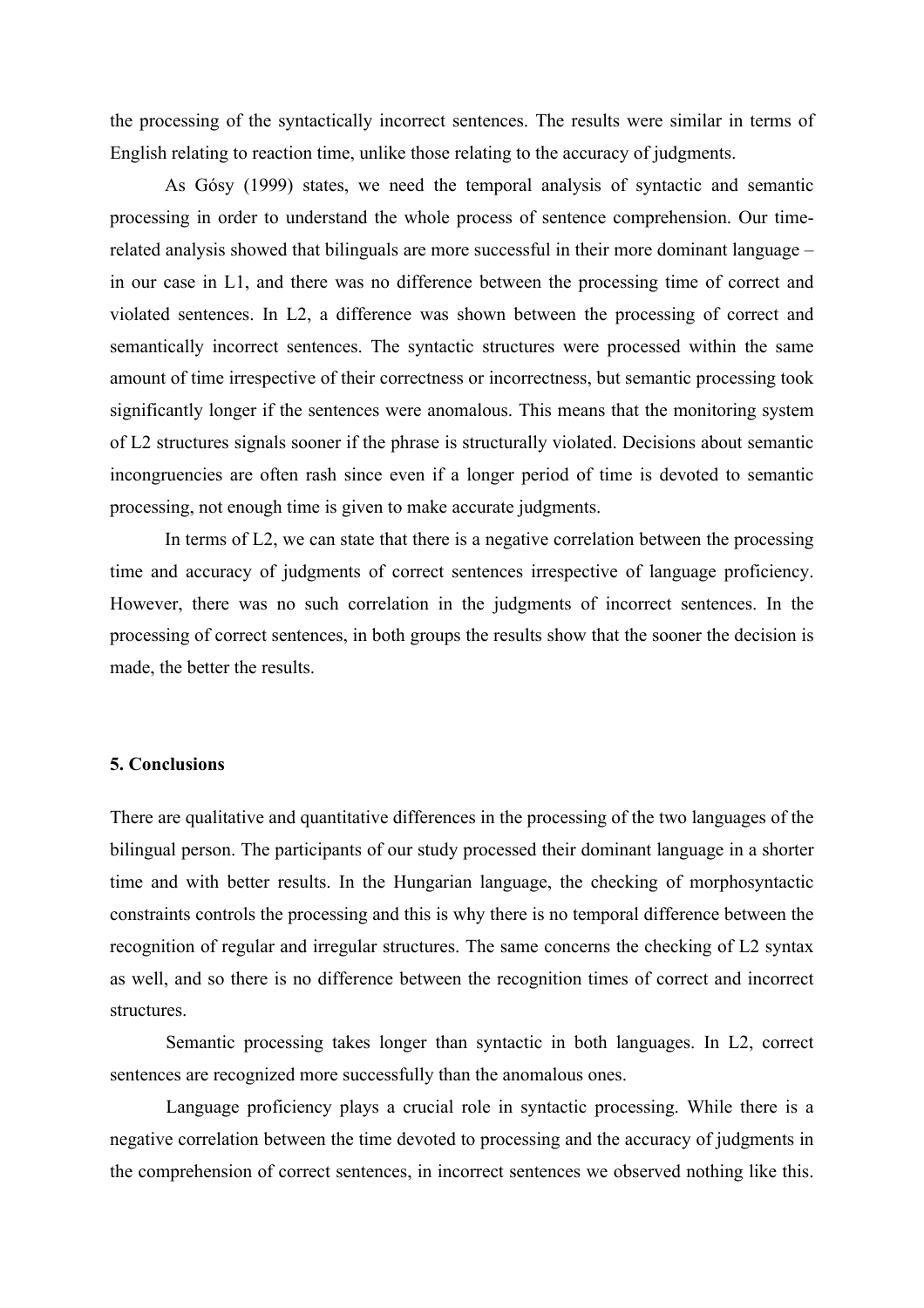Nor did we observe correlations between time and accuracy of judgments in the processing of semantically correct and incongruent sentences. Good or bad decisions are made independently of time devoted to processing.

# **References**

- Bánréti, Zoltán. 1997. "Megjegyzések a neurolingvisztikáról." In *Nyelvi struktúrák és az agy,* edited by Bánréti, Zoltán, 7-58. Budapest: Corvina.
- Fodor, Jerry. 1983. *The Modularity of Mind*. Cambridge, MA: MIT Press.
- Frauenfelder, Uli and Schreuder, Robert. 1992. "Constraining psycholinguistic models of morphological processing and representation." In *Yearbook of Morphology 1991.* Edited by Booij, Geert and Van Marle, Jaap, 165-183. The Netherlands: Kluwer Academic Publishers.
- Frazier, Lyn. 1988. "Grammar and language processing." In *Linguistics: the Cambridge Survey*, edited by Newmeyer, Frederick, 15-34. Cambridge: Cambridge University Press.
- Friederici, Angela. 2002. "Towards a neural basis of auditory sentence processing." *Trends in Cognitive Sciences,* 6: 78–84.
- Friederici, Angela, Hahne, Anja and Douglas Saddy. 2002. "Distinct neurophysiological patterns reflecting aspects of syntactic complexity and syntactic repair." *Journal of Psycholinguistic Research*, 31: 45–63.
- Gósy, Mária. 1996. *GMP. Beszédészlelési és beszédmegértési teljesítmény*. Budapest: Nikol Gmk.
- Gósy, Mária. 1997. *Listening to English. Tesztcsomag az angol nyelvi beszédészlelés és beszédmegértés vizsgálatára.* Budapest: Nikol.
- Gósy, Mária. 1999 *Pszicholingvisztika.* Budapest: Osiris.
- Green, David. 1993. "Towards a model of L2 comprehension and production." In *The Bilingual Lexicon,* edited by Schreuder, Robert and Weltens, Bert, 249-279. Amsterdam/Philadelphia: John Benjamins.
- Grosjean, François. 1998. "Studying bilinguals: Methodological and conceptual issues." *Bilingualism: Language and Cognition*, 1: 131–149.
- Hagoort, Peter. 2003. "Interplay between syntax and semantics during sentence comprehension: ERP effects of combining syntactic and semantic violations." *Journal of Cognitive Neuroscience*, 15: 883–899.
- Hahne, Anja and Friederici, Angela. 2002. "Differential task effects on semantic and syntactic processes as revealed by ERPs." *Cognitive Brain Research*, 13: 339–356.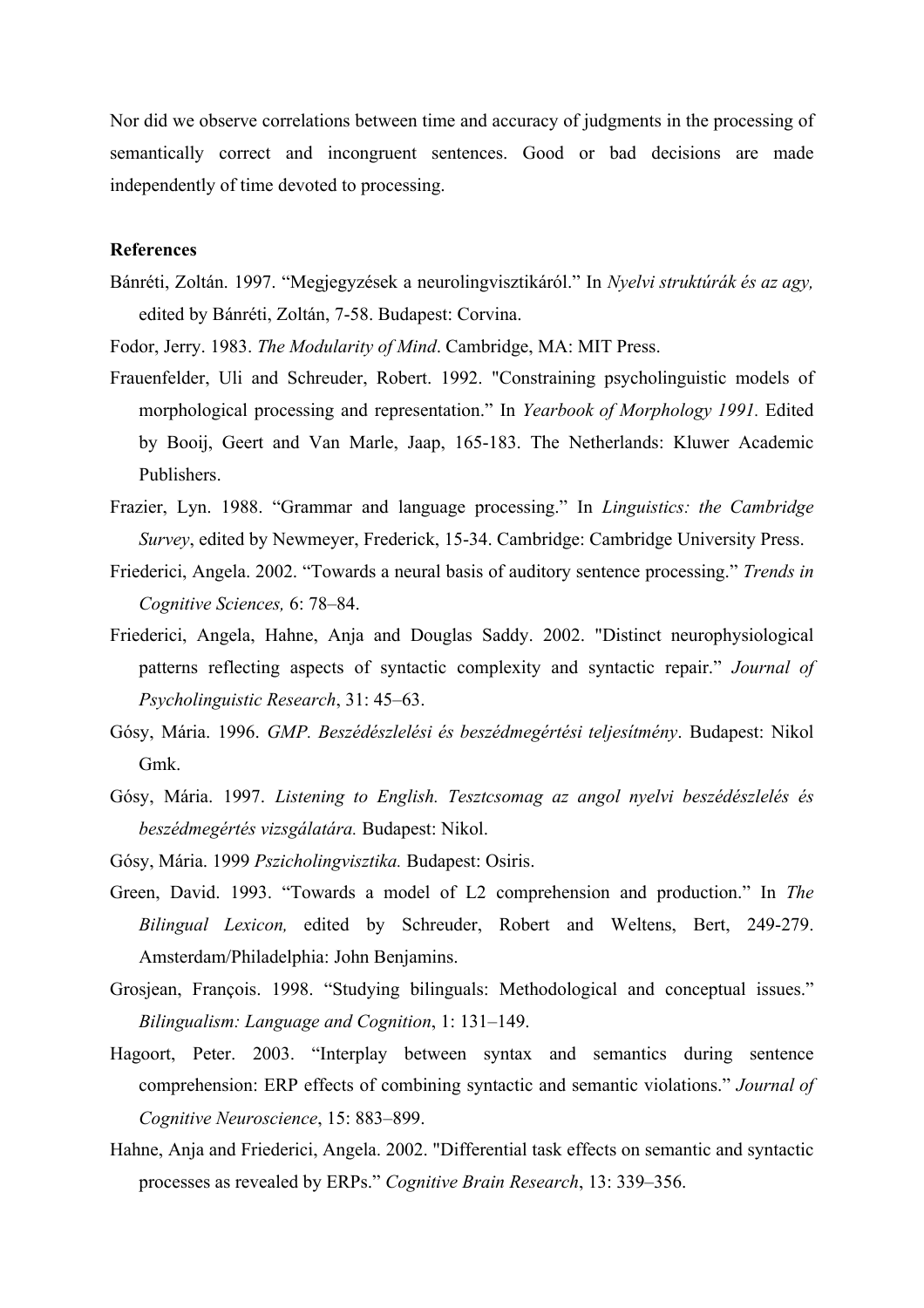- Kim, Karl, Relkin, Norman, Lee, Kim, and Joy Hirsch. 1997. "Distinct cortical areas associated with native and second languages." *Nature*, 388: 171–174.
- Kotz, Sonja. 2009. "A critical review of ERP and fMRI evidence on L2 syntactic processing." *Brain and Language*, 109: 68–74.
- Lengyel, Zsolt. 1984. *A 3-10 éves korú orosz és magyar gyermekek verbális magatartásának összehasonlító vizsgálata*. Kézirat. Budapest.
- Lengyel, Zsolt. 1997. *Bevezetés a pszicholingvisztikába.* Veszprém: Veszprémi Egyetemi Kiadó.
- MacWhinney, Brian and Bates, Elizabeth. 1989. *The cross-linguistic study of sentence processing*. New York: Cambridge University Press.
- Marslen-Wilson, William. 1984. "Function and process in spoken word recognition: A tutorial review." *Attention and Performance Vol. 10. Control of Language Processes*, 125–48. Hillsdale, NJ.: Erlbaum.
- Martín-Loeches, Manuel, Nigbur, Roland, Casado, Pilar, Hohlfeld, Annette and Werner Sommer. 2006. "Semantics prevalence over syntax during sentence processing: a brain potential study of noun-adjective agreement in Spanish." *Brain Research*, 1093: 178–189.
- Németh, Dezső 2006. *A nyelvi folyamatok és az emlékezeti rendszerek kapcsolata*. Budapest: Akadémiai Kiadó.
- Newman, Aaron, Pancheva, Roumyana, Ozawa, Kaori, Neville Helen and Michael Ullman. 2001. "An event-related fMRI study of syntactic and semantic violations." *Journal of Psycholinguistic Research*, 30: 339–364.
- Osmanné Sági, Judit. A Hungarian adaptation of *Western Aphasia Battery* (WAB)
- Perani, Daniela, Paulesu, Eraldo, Galles, Nuria, Dupoux, Emmanuel, Dehaene, Stanislas, Bettinardi, Valentino, Cappa, Stefano, Fazio, Ferruccio and Jacques Mehler. 1998. "The bilingual brain. Proficiency and age of acquisition of the second language." *Brain,* 121 (10): 1841–1852.
- Pléh, Csaba 1998. *A mondatmegértés a magyar nyelvben.* Budapest: Osiris.
- Proverbio, Alice, Cok, Barbara and Alberto Zani. 2002. "Electrophysiological measures of language processing in bilinguals." *Journal of Cognitive Neuroscience*, 14: 994–1017.
- Rossi, Sonja, Gugler, Manfred, Friederici, Angela and Anja Hahne. 2006. "The impact of proficiency on syntactic second-language processing of German and Italian: evidence from event-related potentials." *Journal of Cognitive Neuroscience*, 18: 2030–2048.
- Smith, Neil and Tsimpli, Ianthi. 1995. *Language Learning and Modularity*. Oxford: Oxford University Press.